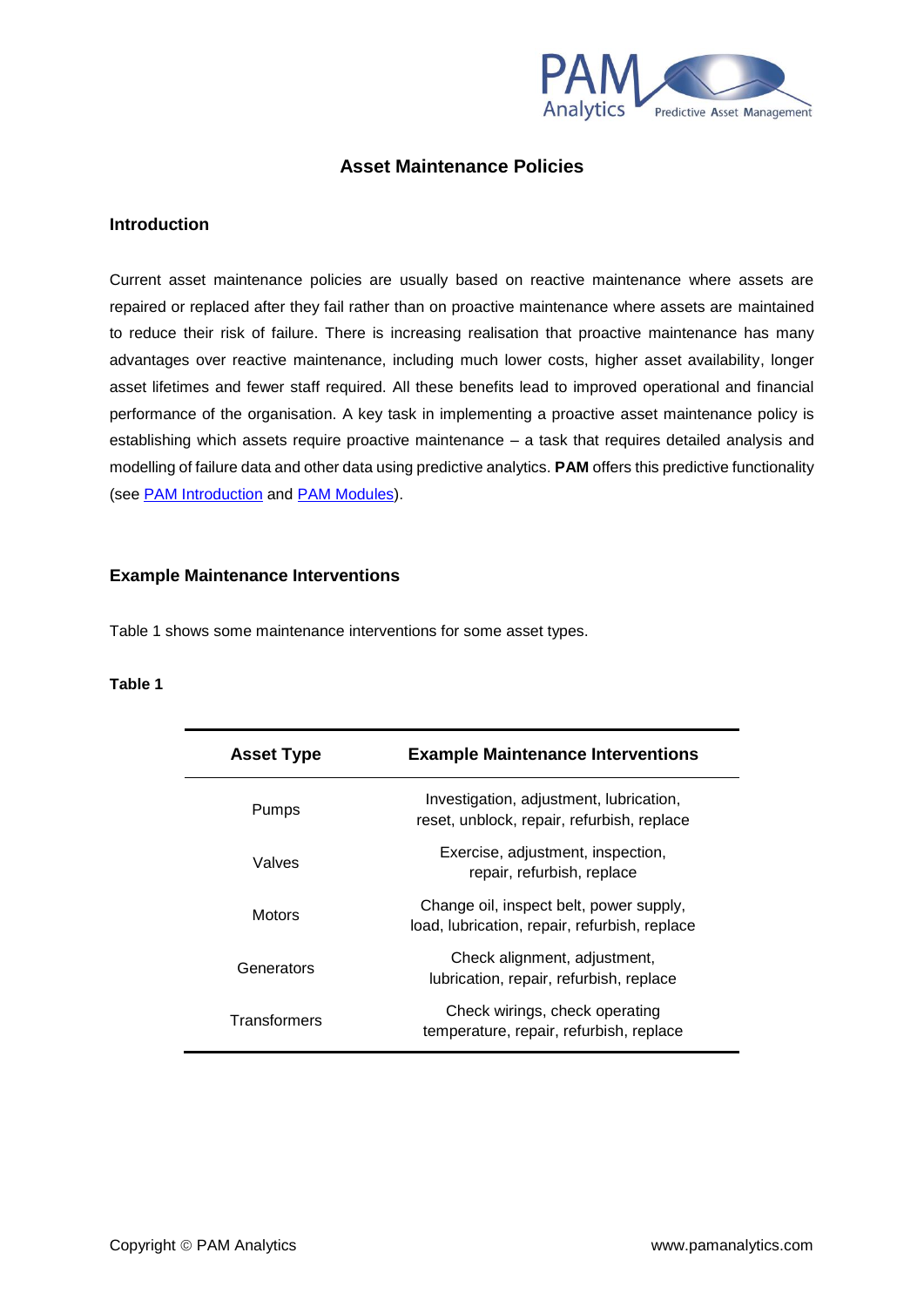# **Asset Management Optimisation**

The objective of asset management optimisation is to find the asset management policy that minimises the life-cycle cost of operating, maintaining and replacing assets subject to a set of constraints, for example environmental and safety regulations, and the organisation's maintenance capacity and attitude to the risk of asset failure. Proactive maintenance helps organisations achieve this objective. Asset management policies that are not optimal lead to higher costs and lower asset availability.

Good proactive asset management policies use predictive analytics to model asset performance and determine the causes of asset failure. Organisations can then act on these findings to reduce the failure rates and improve the performance of assets that are causing concern by, for example, replacing them by assets with different specifications or by changing their maintenance policies.

# **Maintenance Policies**

Asset maintenance policies can be classified as reactive or proactive. Figure 1 shows the key features of five maintenance policies (four proactive and one reactive). The proactive policies are ranked in order of increasing strategic value and optimality (bottom to top).

# **Figure 1**

| Maintenance Policy | <b>Key Feature</b>                                                       |                                    |
|--------------------|--------------------------------------------------------------------------|------------------------------------|
| Risk-based         | Part of a comprehensive<br>asset management policy                       |                                    |
| Predictive         | Predicts assets at risk<br>of imminent failure                           | Proactive:<br>increasingly         |
| Condition-based    | Uses decision rules to detect when<br>an asset parameter is out of range | strategic and<br>optimal           |
| Scheduled          | Regular maintenance based<br>on manufacturer's schedule                  |                                    |
| Reactive           | Assets run to failure                                                    | Reactive: tactical,<br>non-optimal |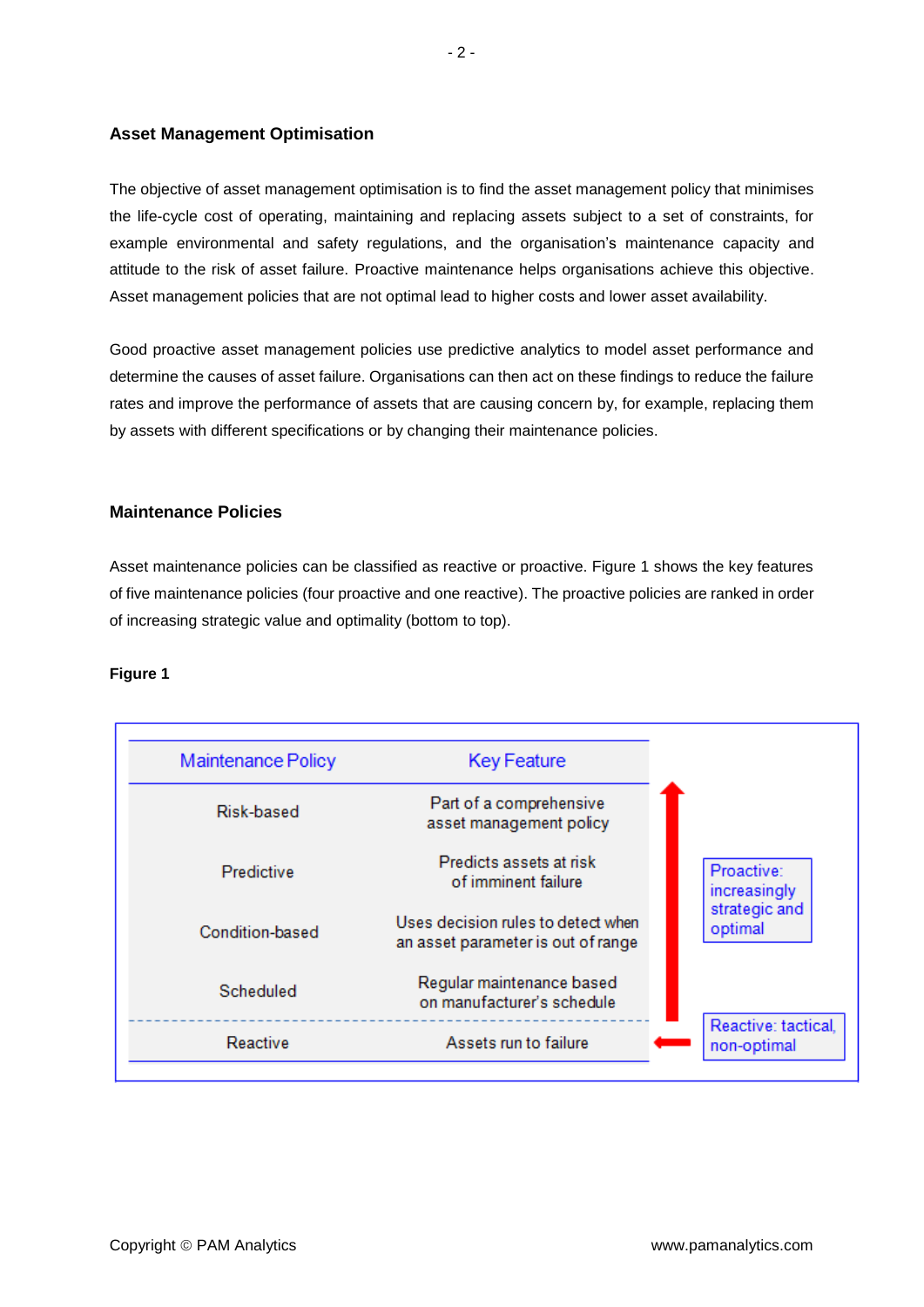Organisations usually use a range of asset maintenance policies depending on the cost and criticality of their assets − this is discussed in this paper.

# **Reactive (Unplanned) Maintenance**

This is the simplest and most basic maintenance policy and involves replacing assets after they fail. It is appropriate for cheap non-critical assets and the maintenance cost for the policy is zero.

Reactive maintenance – a run to failure maintenance policy – is not appropriate for expensive or critical assets. It can quickly become very costly for such assets when *all* the costs of asset failure, including consequence costs, for example service interruption and fines from regulators, are considered. Indeed, the total cost of reactive maintenance on such assets can be about six times the cost of proactive maintenance. In general, reactive maintenance for expensive or critical assets can:

- lead to shorter asset lifetimes
- increase asset downtime. leading to a loss in output
- make it harder to return assets to an 'as good as new' condition because repeated reactive maintenance degrades asset performance much faster than regular proactive maintenance
- cause planned maintenance to be postponed because of high priority reactive maintenance on other assets, leading to a backlog of maintenance work
- lead to higher energy costs because assets that are not in optimal condition use more energy.

Simple maintenance such as lubrication or changing filters can reduce energy consumption by as much as 15%.

However good a maintenance policy, reactive maintenance will always be required as assets will always fail unexpectedly. A rule of thumb is to aim for 20% of maintenance time to be spent on reactive maintenance.

# **Preventive Maintenance**

The aim of preventive maintenance is to reduce the risk of asset failure, and so reduce asset downtimes and extend asset lifetimes. It requires a strategic approach and is very often the most cost effective maintenance policy. There are two types of preventive maintenance policy, scheduled maintenance and predictive (proactive) maintenance, and they are described below in order of increasing asset management optimality.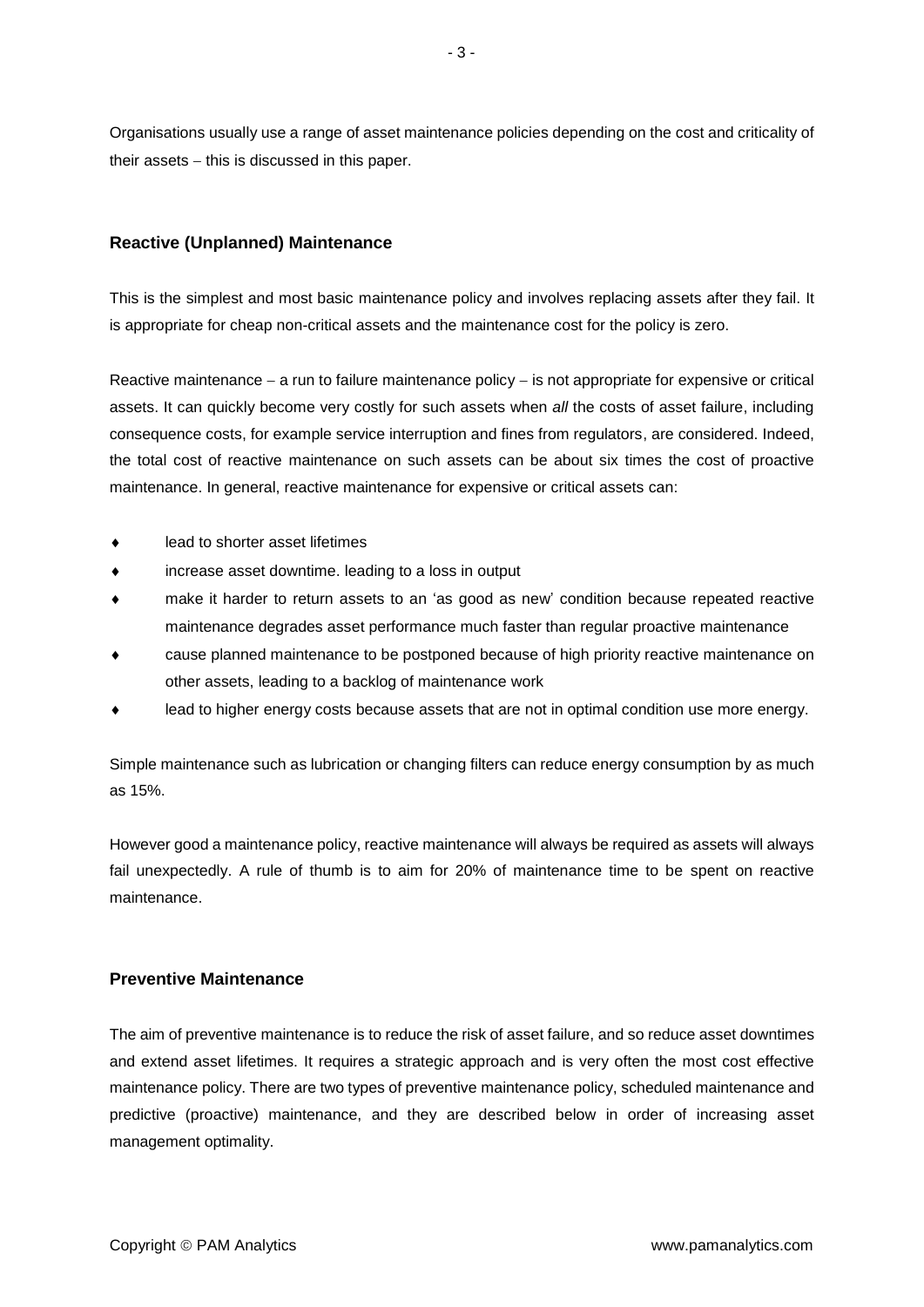Preventive maintenance is suitable for critical assets or assets whose failure rates can be reduced by maintenance. It is not suitable for assets that can fail randomly or whose failures are not related to maintenance, for example electronic components.

Scheduled maintenance involves maintenance at specified frequencies whereas predictive maintenance is carried out on an asset when its risk of imminent failure is sufficiently high for it to have immediate maintenance to reduce its risk of failure. If possible, predictive maintenance and scheduled maintenance should be carried out at the same time to minimise asset downtime.

Even though predictive maintenance is the generally recommended maintenance policy, there may sometimes be a temptation to over-maintain assets. This condition is reached when additional maintenance does not result in increased asset reliability. There is an optimal level of predictive maintenance that can be found by simulating the effects of a range of asset maintenance policies and studying the balance between the costs of the policies and the costs of asset failure.

#### **Scheduled (Cyclic, Planned) Maintenance**

Scheduled maintenance is planned maintenance that is carried out regularly on a time basis rather than on a usage basis. An example of time-based scheduled maintenance is annual maintenance on heating systems before the winter and an example of usage-based scheduled maintenance is maintenance on a vehicle based on its mileage. This document considers only time-based scheduled maintenance.

The work required and maintenance frequency for scheduled maintenance are usually specified by the asset manufacturer. If possible, the maintenance should be planned to coincide with periods of low asset use. The maintenance frequency is often based on the failure rate curve with more frequent maintenance during the asset's infant mortality and wear out periods than at other times. The failure rate decreases in the infant mortality period and increases in the wear out period (see *Asset Deterioration Curves Module* in [PAM Modules\)](http://www.pamanalytics.com/PAM_modules.html).

If it is thought that maintenance is being carried out too frequently, the maintenance frequency can be reduced. This will reduce the *direct* maintenance cost but may increase the likelihood of asset failure and the costs resulting from asset failure. The use of condition-based maintenance should be considered to compensate for the lower maintenance frequency (see Condition-based Maintenance below).

#### **Predictive (Proactive) Maintenance**

Predictive maintenance improves asset performance by calculating the condition or state of the assets and then working out when they should be maintained to prevent failure. It is not appropriate for cheap non-critical assets − reactive maintenance (discussed above) is more suitable for these assets.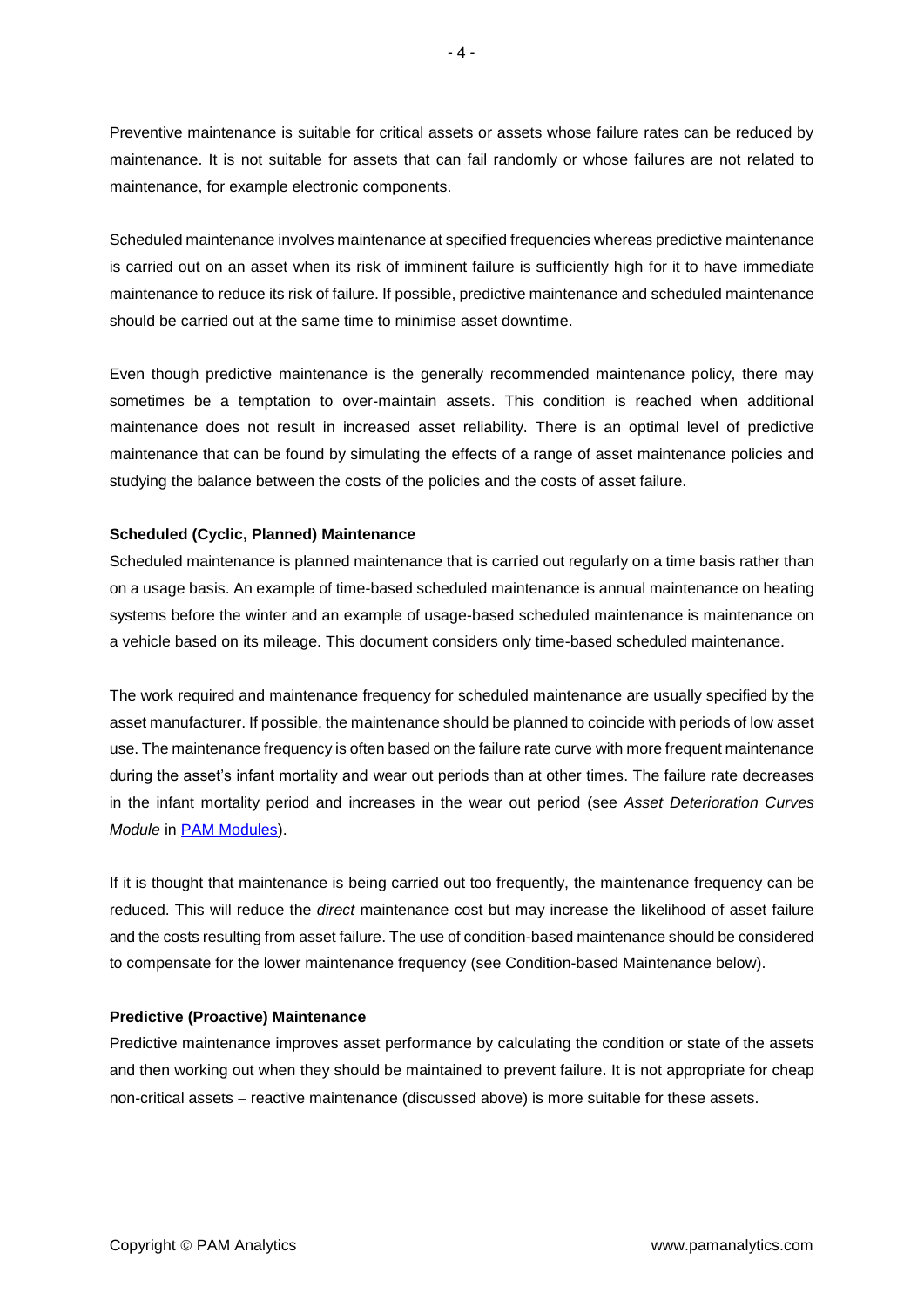**PAM** (see [PAM System\)](http://www.pamanalytics.com/PAM.html) helps organisations change their asset management policies from reactive failand-fix to proactive predict-and–prevent. It uses predictive analytics (survival analysis) to model asset failure as a dynamic phenomenon and so gain insight and understanding into the causes of asset failure. This knowledge is then used to improve the assets' maintenance policies and so reduce the risk of their failure. The models in **PAM** optimise asset performance at individual asset level and at the operational, tactical and strategic levels.

Predictive maintenance is more cost effective than scheduled maintenance because maintenance is carried out when required rather than when it is scheduled for based on a calendar. This targeted approach to maintenance leads to increased asset availability, longer asset lifetimes and lower maintenance costs, and so helps prevent reactive maintenance.

Predictive maintenance is particularly suitable for critical assets. It goes further than condition-based maintenance by warning of asset failure much earlier by applying predictive analytics to a range of nonasset and asset data, including sensor data. Additionally, the analytics can help organisations understand the causes of asset failure.

# **Condition Monitoring**

Condition Monitoring (CM) uses real-time data from monitors on assets to detect the onset of performance deterioration or failure. It is carried out before failure in response to observed changes in the condition or performance of an asset. A maintenance intervention is triggered when a parameter that reflects the state of the asset and is a good leading indicator of impending failure reaches a threshold value. The parameters analysed include temperature, pressure, vibration frequency and viscosity. The decision rule for determining if a parameter has reached its threshold value must be very stable and able to be applied at all operating conditions of the asset.

CM is very effective where safety and reliability are paramount concerns, for example in the aircraft, nuclear, oil and gas industries. It allows preventive and corrective maintenance to be scheduled for before failure is likely to occur.

The advantages of CM include:

- potential failures can be identified before they occur
- repairs can be carried out while the asset is in use and with minimal disruption to production
- improved asset reliability
- lower asset maintenance and replacement costs
- reduced likelihood of collateral damage to the system.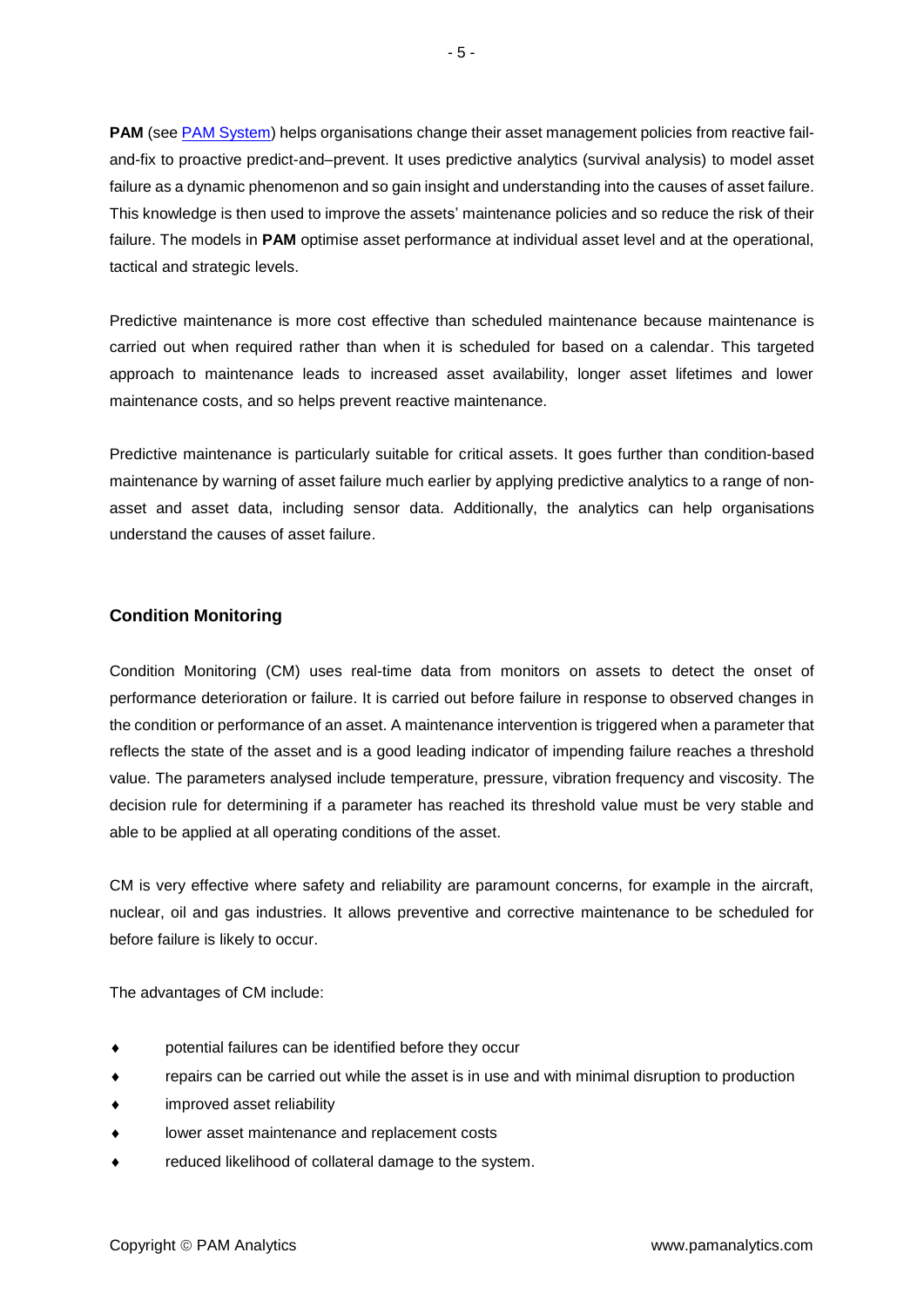The disadvantages of CM include:

- The capital cost and installation cost of CM can be high, possibly greater than the cost of the asset being monitored. They can be higher still for assets already in use.
- Maintenance interventions can be triggered in quick succession. This can lead to inefficient and costly use of maintenance resources and low asset availability.
- the signal may be noisy and so lead to false positives or false negatives
- it requires its own maintenance
- fatigue or uniform wear failures are not easily detected by CM
- the sensors may not be able to operate as designed in the asset's operating environment
- the asset may require modifications to accommodate the sensors
- the maintenance periods are unpredictable.

One way of understanding CM and the failure process is by the P-F curve as shown in Figure 2. The curve, also known as the asset deterioration curve, is characterised by a gradual increase in the rate of deterioration after failure has started. Once failure has started, the condition of the asset deteriorates so increasing the likelihood of failure.

# **Figure 2**



Figure 2 shows that failure may only be detected some time after it has started. The point P is the point at which the potential failure is first detected. The asset is still working but it has not yet suffered a functional failure (point F) when it will no longer be able to perform as expected or desired.

If the cause of the potential failure is not addressed, the asset continues to deteriorate until it fails at F. The interval between P and F, the P-F interval, is the window during which the asset can be inspected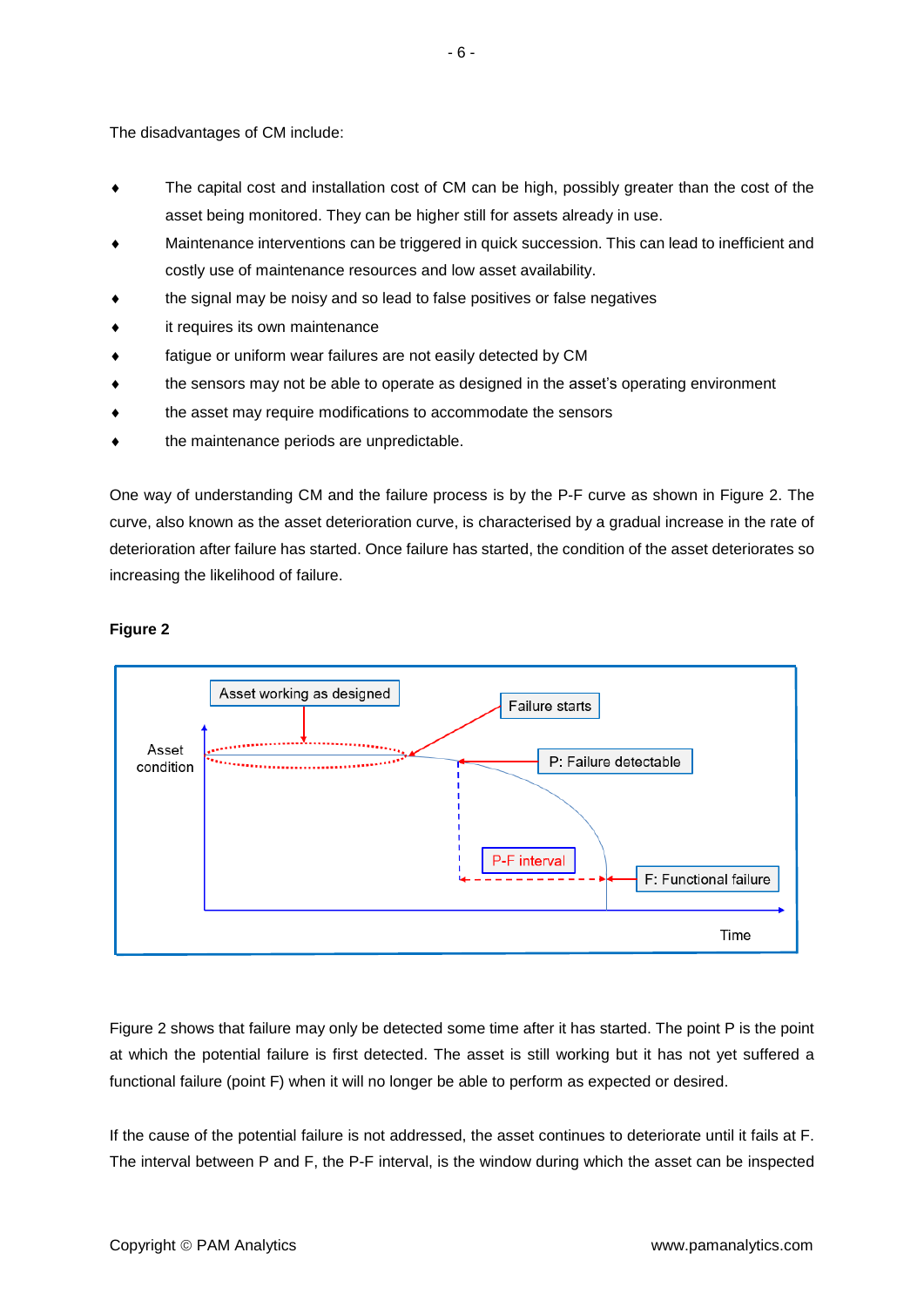and the feasibility of carrying out proactive maintenance established. The time available for carrying out the maintenance can be calculated from an asset deterioration model.

CM must be carried out at a lower frequency than the P-F interval to allow enough time to detect and then correct the potential failure before the consequences of failure become serious and functional failure occurs.

Table 2 shows some of the different types of CM, and how and where they are used.

#### **Table 2**

| <b>CM Type</b>     | <b>Example Uses</b>                                                            |
|--------------------|--------------------------------------------------------------------------------|
| Vibration analysis | Rotating equipment (for example<br>pumps and compressors)                      |
| Infrared           | Electrical and mechanical equipment<br>where thermal anomalies suggest failure |
| Ultrasonic         | Deep water equipment                                                           |
| Acoustic           | Gas, liquid and vacuum leaks                                                   |
| Oil analysis       | Asset wear                                                                     |
| Electrical         | Current, power                                                                 |

Other aspects of CM are discussed in *Predictive Asset Management and Condition Monitoring* in [PAM](http://www.pamanalytics.com/PAM.html)  [System.](http://www.pamanalytics.com/PAM.html)

# **Risk-based Maintenance**

Risk-based maintenance is a methodology for determining how maintenance resources (staff, time and materials) should be deployed to minimise the risk of asset failure. The 'pure' or probability-based risk measure of asset failure can be enhanced by weighting it by the criticality and cost of each asset (**PAM** offers all three risk measures). The assets prioritised for maintenance are calculated either from one measure or by combining two or three measures. The actual assets to be maintained are worked out from the risk measure(s) selected for each asset and domain knowledge.